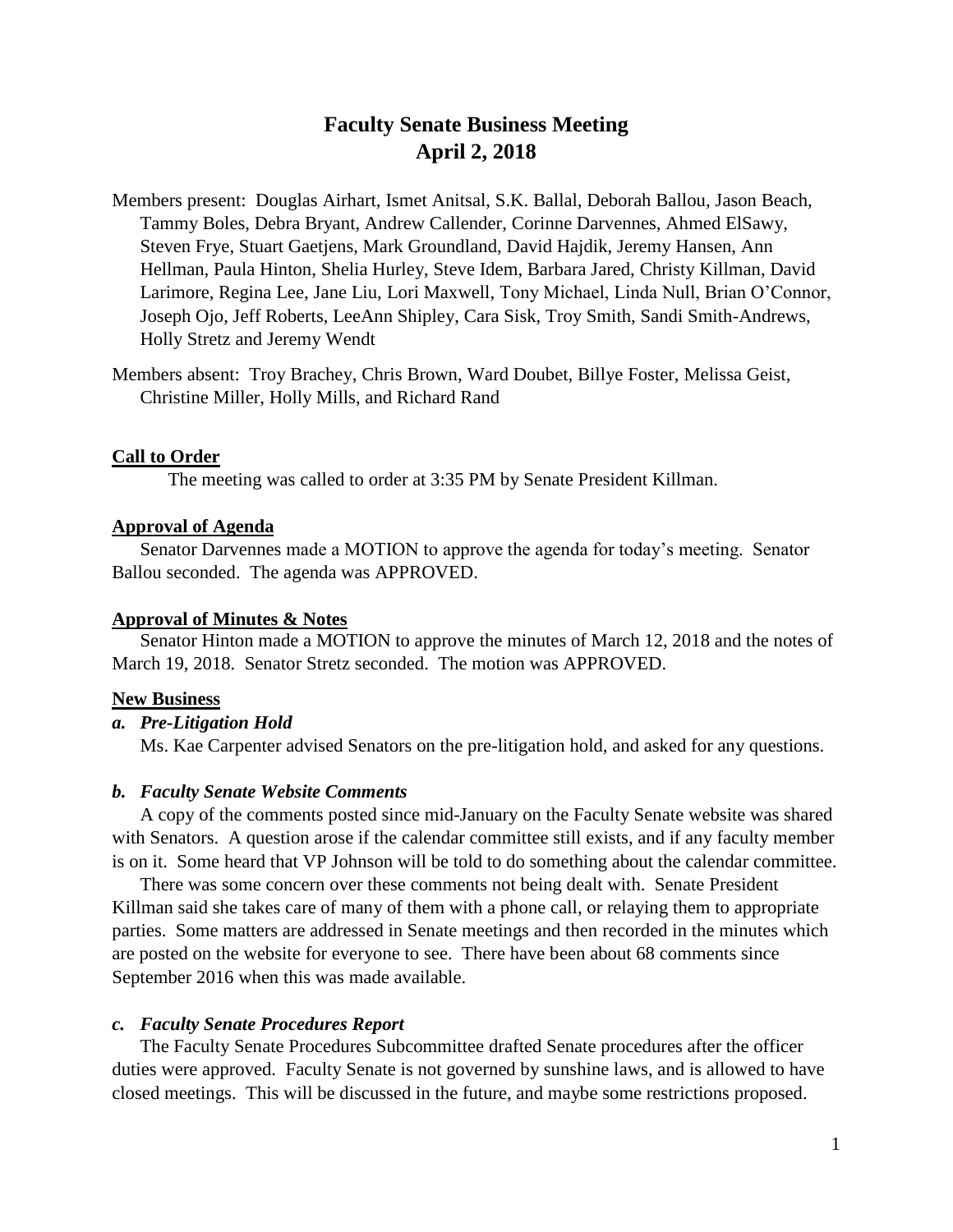Senators discussed if emeriti faculty are considered current faculty. Senators plan to revisit this next year, as well as our purpose. Lecturers and instructors need to also be considered. Next, these procedures need to be approved by the University Assembly. Senator Wendt made a MOTION to approve these procedures. Senator Smith-Andrews seconded. The motion was APPROVED.

# *d. Nominating Subcommittee Report*

Senator ElSawy said the Nominating Subcommittee met several times. They want to have a rotation of officers between the colleges. The proposed slate for next year's officers includes Senator Smith-Andrews for President-Elect, and Senator Smith for President. The position of Secretary is still open. There were no nominations from the floor. Senator Airhart made a MOTION to elect Senators Smith-Andrews and Smith by acclamation. Senator Stretz seconded. The motion was APPROVED.

At a final Senate business meeting in April, we will vote on a secretary.

# *e. Dates to Remember*

Senate President Killman reminded Senators of upcoming meetings and events.

| April 4   | <b>Administrative Council meeting</b>                                       |
|-----------|-----------------------------------------------------------------------------|
| April 6-8 | TUFS meeting on this campus.                                                |
|           | Everyone is invited to attend Saturday's meetings, but let Senate President |
|           | Killman know ahead of time so there will be enough seating and food.        |
| April 11  | Academic Council meeting                                                    |
| April 16  | Faculty Senate meeting with the President                                   |
| April 18  | Welcome reception for VP Brandon Johnson                                    |
| April 18  | University Assembly meeting                                                 |
| April 25  | University Faculty meeting – Vote for members-at-large on Councils          |
| April 26  | Welcome reception for Provost Bruce                                         |

# *f. Final Senate Business Meeting*

Senate President Killman asked Senators about having a short, final business meeting on April 23<sup>rd</sup> to wrap up the year. In a vote, this was approved with one dissention.

# *g. Questions for meeting with President*

One Senator is interested in discussing the matter with Kim Godwin (see December 4, 2017 notes).

# **Old Business**

# *a. Communication Subcommittee Report*

The Communications Subcommittee drafted a motion to improve communications through a variety of tools. The MOTION reads as follows:

Regarding communication with faculty colleagues, we (Senators) will:

1. Create a Faculty Senate listserv that Tennessee Tech University faculty can opt to join. Items such as Senate meeting agendas, minutes, and resolutions will be shared via the listserv;